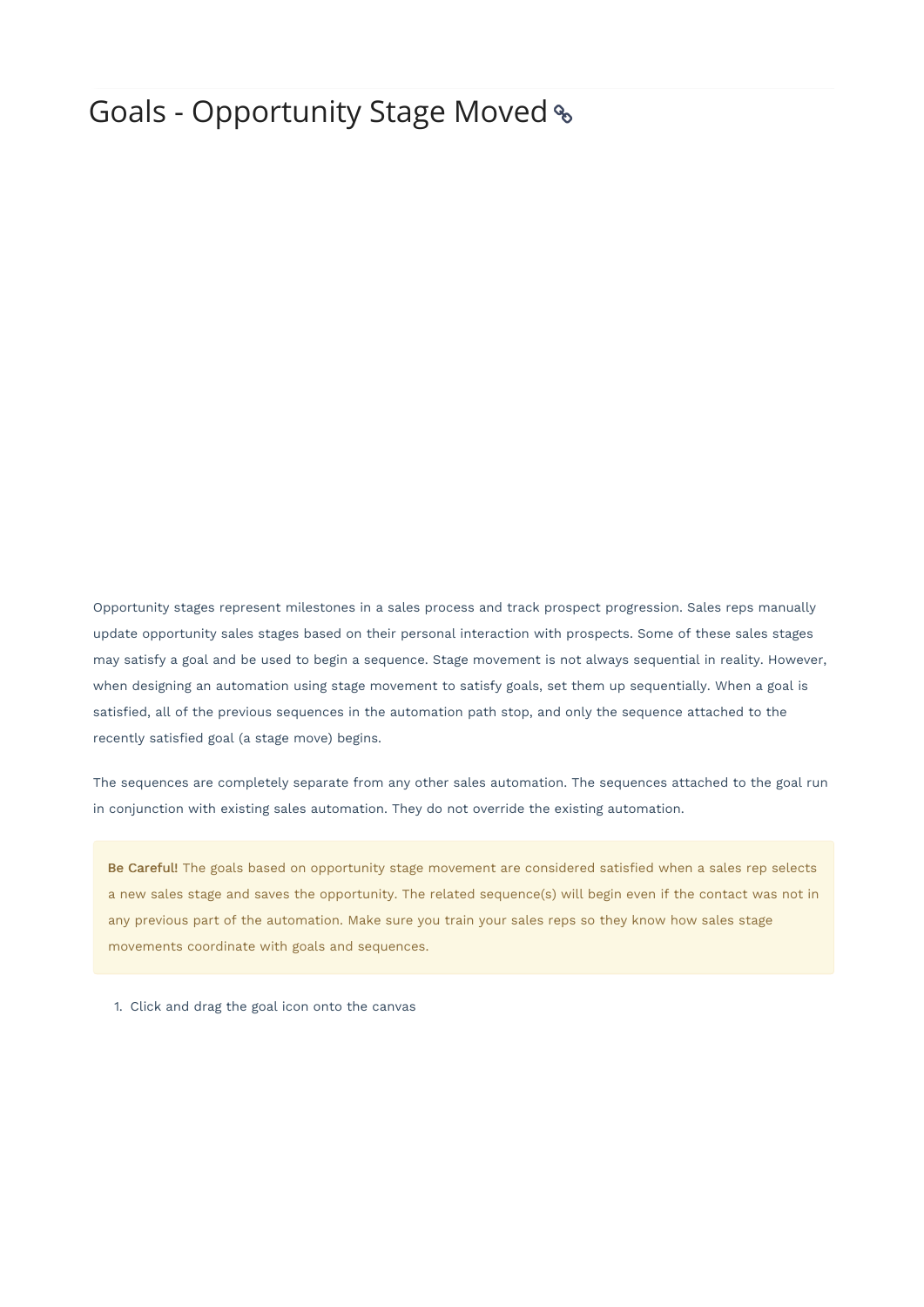

2. Optional: Double-click the Name below the icon to rename it.

|                         |                                 |                                                                                 |                         |                          |                          |                  | the contract of the contract of the contract of the contract of the contract of the contract of the contract of |           |  |                                                 |                          |                                                                                                                 |                                     |  |
|-------------------------|---------------------------------|---------------------------------------------------------------------------------|-------------------------|--------------------------|--------------------------|------------------|-----------------------------------------------------------------------------------------------------------------|-----------|--|-------------------------------------------------|--------------------------|-----------------------------------------------------------------------------------------------------------------|-------------------------------------|--|
|                         |                                 |                                                                                 |                         |                          |                          |                  |                                                                                                                 |           |  |                                                 |                          |                                                                                                                 |                                     |  |
| the state of the        |                                 | the contract of the contract of the contract of the contract of the contract of |                         | <b>Contract Contract</b> | <b>Contract Contract</b> | the state of the |                                                                                                                 |           |  | the contract of the contract of the contract of | <b>Contract Contract</b> |                                                                                                                 | the contract of the contract of the |  |
| the control of the con- |                                 |                                                                                 | the control of the con- |                          |                          |                  |                                                                                                                 |           |  |                                                 |                          | the contract of the contract of the contract of the contract of the contract of the contract of the contract of |                                     |  |
| the state of the con-   | the contract of the contract of |                                                                                 |                         |                          |                          |                  |                                                                                                                 | Into Qual |  |                                                 |                          | the contract of the contract of the contract of the contract of the contract of the contract of the contract of |                                     |  |
| $\sim$                  |                                 |                                                                                 |                         |                          |                          |                  |                                                                                                                 |           |  |                                                 |                          | the contract of the contract of the contract of the contract of the contract of the contract of the contract of |                                     |  |
| the state of the        |                                 |                                                                                 |                         |                          |                          |                  |                                                                                                                 |           |  |                                                 |                          |                                                                                                                 |                                     |  |
|                         |                                 |                                                                                 |                         |                          |                          |                  |                                                                                                                 |           |  |                                                 |                          |                                                                                                                 |                                     |  |

3. Double-click on the goal or single-click it and choose View and edit to configure it.

| $\sim$ | $\sim$ | $\sim$ | $\sim$ | $\sim$<br>$\sim$ |             | $\sim$        | <b>Contract Contract</b> | <b>Contract Contract</b> |        | $\sim$ | <b>Contract Contract</b> | $\sim$ | $\sim$ | <b>Contract Contract</b> | the control of     |        |
|--------|--------|--------|--------|------------------|-------------|---------------|--------------------------|--------------------------|--------|--------|--------------------------|--------|--------|--------------------------|--------------------|--------|
| $\sim$ |        |        |        | $\sim$           |             |               |                          |                          |        |        |                          |        |        |                          | $\sim$             |        |
| $\sim$ | $\sim$ | $\sim$ | $\sim$ | ×                | up required | $\sim$        | $\sim$                   |                          | $\sim$ |        |                          |        |        | $\sim$                   | $\sim$             | $\sim$ |
| $\sim$ |        | $\sim$ | $\sim$ | $\sim$<br>≜      |             | View and edit |                          |                          | յհղ    |        | $\sim$                   |        | $\sim$ | <b>Contract Street</b>   | the control of the |        |
| $\sim$ | $\sim$ | $\sim$ |        | Opportunity !    | €.          | Settings      |                          |                          |        |        | $\sim$                   |        |        |                          | $\sim$             |        |
| $\sim$ |        | $\sim$ | $\sim$ | $\sim$<br>$\sim$ |             |               |                          |                          |        |        | u.                       |        |        |                          | $\sim$             |        |
| $\sim$ | $\sim$ | $\sim$ | $\sim$ | $\sim$<br>$\sim$ |             | Duplicate     |                          |                          |        |        | $\sim$                   | $\sim$ | $\sim$ | $\sim$                   | $\sim$             |        |
| $\sim$ |        | $\sim$ | $\sim$ | $\sim$<br>$\sim$ | Ш           | Delete        |                          |                          |        |        | $\sim$                   |        | $\sim$ | $\sim$                   | $\sim$             | $\sim$ |

- 4. Configure the stage
	- The goal can be based on movement INTO a particular stage, regardless of the prior stage.
	- o It can also be based on moving OUT OF a particular stage, regardless of the new stage.